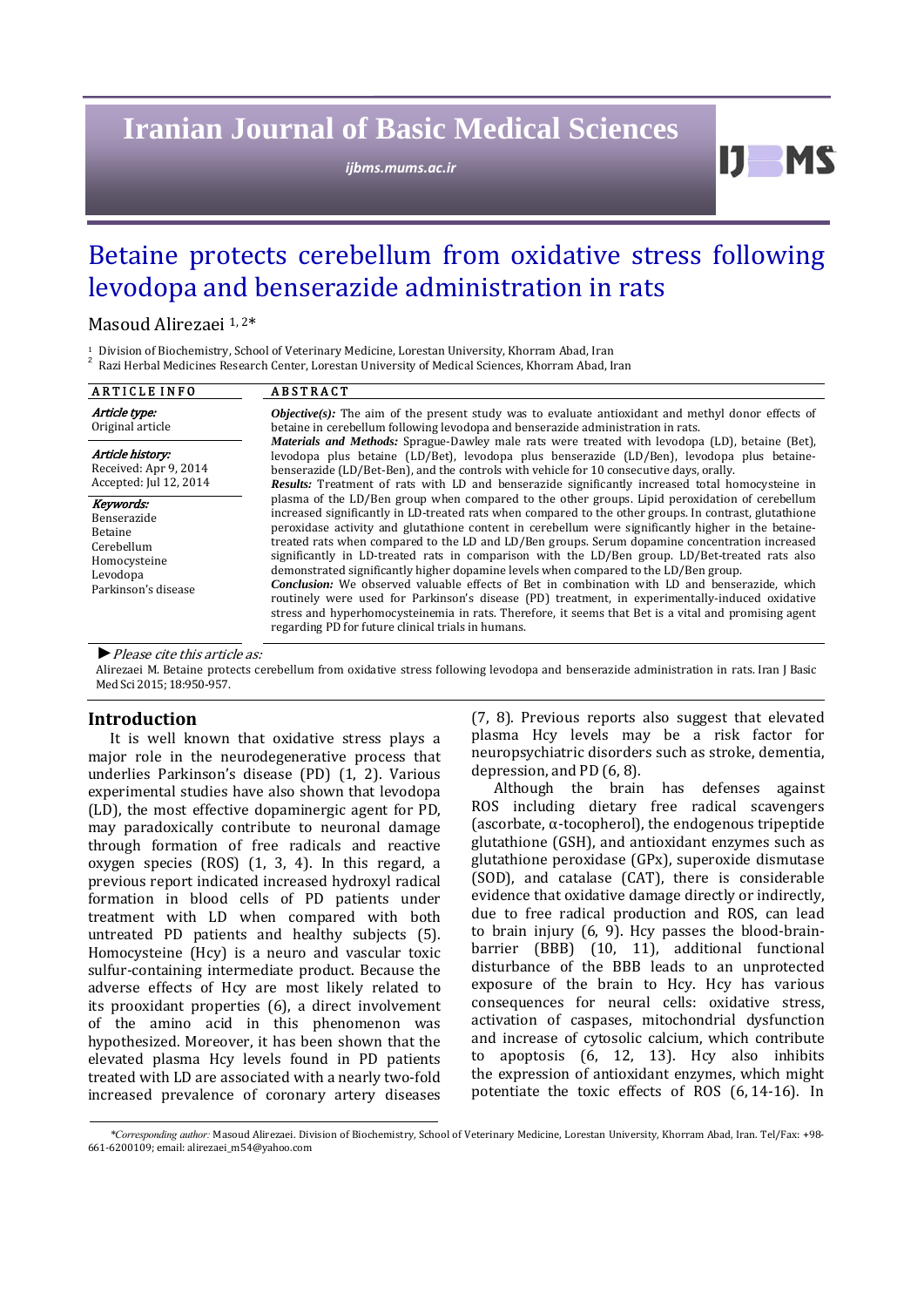addition, autooxidation of Hcy is known to generate ROS which overload oxidative stress in neurodegenerative disorders (6). In this sense, Hcy is considered a predictor for dementia and Alzheimer's disease  $(11, 17, 18)$ . Therefore, the high occurrence of hyperhomocysteinemia in brain disorders and its easy treatment, make Hcy an interesting amino acid in the prevention of neurodegenerative disorders (6).

LD is metabolized by four major metabolic pathways as follows: decarboxylation to dopamine, Omethylation to 3-o-methyl dopa, transamination, and oxidation (19). As Hcy synthesis represents a secondary reaction product of 0-methylation of LD to 3-O-methyldopa (3-OMD), one may hypothesize that catechol-O-methyltransferase (COMT) inhibitors and/or vitamin supplementation may exert a certain preventive effect on the onset of axonal polyneuropathy during LD treatment (20). A previous report demonstrated elevated total homocysteine (tHcy) levels with concomitant tolcapone (as a COMT inhibitor) and/or vitamin intake  $(21)$ . From this point of view, it is concluded that COMT inhibition and vitamin supplementation only provide a limited impact on tHcy accumulation. In recent years, LD has been used in combination with a dopa decarboxylase inhibitor (DDI), such as benserazide to reduce its peripheral metabolism so as to avoid peripheral toxicity and to enhance its brain penetration in PD (22, 23). However, hyperhomocysteinemia has been considered one of the side effects of this treatment protocol in PD.

In the present study we used betaine (trimethylglycine), as a vital methylating agent for prevention of hyperhomocysteinemia and oxidative stress according to our previous reports (24-26). Betaine transfers a methyl group via the enzyme betaine homocysteine methyl transferase (BHMT) to become dimethylglycine (6). It is well-known that BHMT is the only known enzyme that utilizes betaine as a substrate and transfers a methyl group from betaine to Hcy; thereafter Hcy converts to methionine (supplementary file)  $(24, 25)$ . The formation of methionine from Hcy can occur either via betaine or via 5methyltetrahydrofolate. Animal studies have shown that both pathways are equally important and that betaine is a vital methylating agent  $(26)$ . Although betaine can cross the BBB, Hcy remethylation to methionine catalyzed by BHMT occurs mainly in liver (6). Herein, we investigated possible neuroprotective effects of betaine on cerebellum in an animal model. To achieve this goal, we measured lipid peroxidation marker (TBARS), GPx activity and GSH content, which are indicators of oxidative stress, in cerebellum of rats chronically treated by LD and benserazide. We also determined valuable effects of betaine in prevention of hyperhomocysteinemia in rats.

# **Materials and Methods**  *Materials*

Dopamine hydrochloride, methanol, thiobarbi-turic acid (TBA), and glutathione (GSH) were supplied by the Merck Chemical Company (KGaA, Darmstadt, Germany). The GPx kit was obtained via Randox ® Company (Antrim, UK). Benserazide [as a DDI] was obtained from Roche® Company, New Zealand. Betaine (Betafin®  $96\%$ ) was prepared from Biochem Company (Brinkstrasse 55, D-49393 Lohne, Germany). The Hcy enzymatic kit was prepared by Axis® Homocysteine (Axis-Shield AS, UK). LD kindly provided by JALINOOS® Pharmacy (Karaj, Alborz province, Iran). Other chemicals used were of analytical grade.

#### *Experimental design*

A total of 42 adult male Sprague-Dawley rats (weighing  $150-170$  g) were housed in temperaturecontrolled conditions under a 12:12 light/dark photoperiod with food and tap water supplied *ad libitum.* All rats were treated humanely and in compliance with the recommendations of the Animal Care Committee for Lorestan University of Medical Sciences (Khorramabad, Iran). All experimental procedures were carried out between 8:00 am and 5.00 pm for prevention of circadian rhythm changes. The rats were divided into six identical groups  $(n=7)$ per group), weight gain and food consumption were determined at 5 day intervals, and they were treated daily for 10 consecutive days orally by gavage in the following order: the control group received 1 ml distilled water, the levodopa (LD) group was treated with LD  $(3 \times 100 \text{ mg/kg} \text{ P0 at } 8:30 \text{ am}, 12:30 \text{ pm},$ and  $4:30$  pm), the betaine (Bet) group received betaine  $(1.5\% \text{ w/w of the total diet at } 8.00 \text{ am})$ , the levodopa plus betaine (LD/Bet) group were treated by LD  $(3 \times 100 \text{ mg/kg} \text{ P0 at 4 hr intervals})$  plus betaine  $(1.5\% \text{ w/w of the total diet at } 8.00 \text{ am})$ , the levodopa plus benserazide (LD/Ben) group received levodopa+benserazide  $(3 \times (LD 100 mg+Ben 25 mg))$ at 4 hr intervals), and the final group, levodopa plus betaine-benserazide, (LD/Bet-Ben) was treated via levodopa+benserazide and betaine. LD, betaine, and benserazide were dissolved in distilled water before administration, daily. Doses of LD and benserazide were determined according to a previous report  $(8)$ , and betaine was found in our previous works  $(6, 24, 25)$ . 2 hr after the last gavage, the rats were sacrificed upon light diethyl ether anesthesia (Dagenham, UK). Blood samples were collected via cardiac puncture, in order to provide serum and plasma, separately. The cerebellum was removed and carefully cleaned by cold phosphate buffer  $(0.1)$ mol/l, pH 7.4). The samples were stored at  $-70$  °C until biochemical analysis.

#### *Measurement of dopamine concentration*

Dopamine concentration in serum was measured by the HPLC method as described previously (19). In brief, serum (250  $\mu$ l) was extracted with 125  $\mu$ l of 2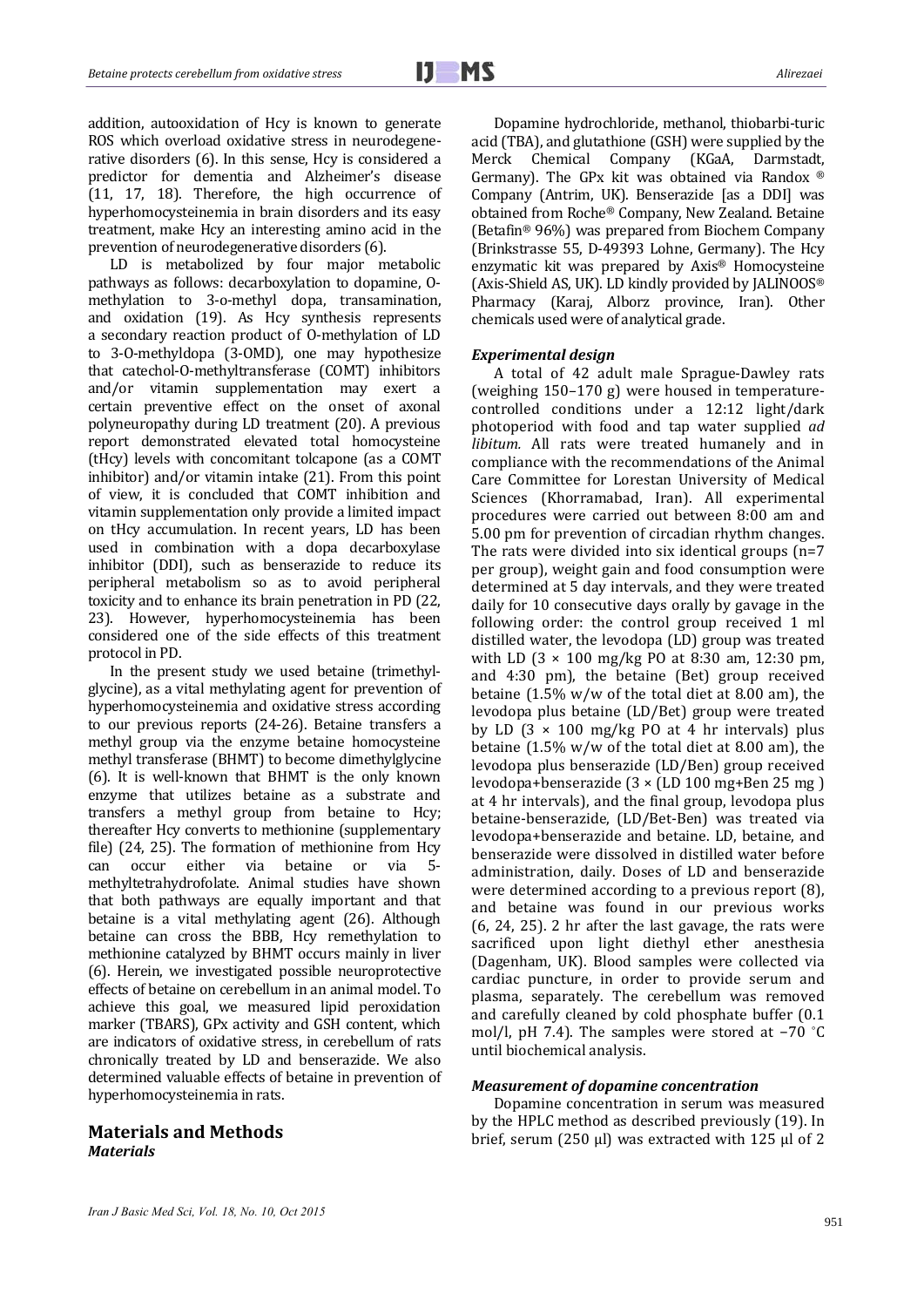mol/l HClO<sub>4</sub> and the extract was centrifuged for 10 min at  $500 \times g$  (Centrifuge  $5415$  R; Rotofix 32A, Germany), the supernatant  $(20 \mu l)$  injected into the HPLC system. Analytical reversed phase high performance liquid chromatography (Shimadzu, LC-10AD VP, Japan) with a UV-Vis detector (SPD-10AVP) and reverse phase column: RP-18, 250  $\times$  4.6 mm, 5 µm, was used in this study. A mixture of phosphate buffer  $(KH_2PO_4)$  at pH = 2.5 and methanol with the ratio of  $50/50$  (v/v), and flow rate of 1 ml/min was used as mobile phase. The temperature of the column was maintained at 30  $°C$  by a column oven (CTO-10AS VP). Dopamine concentration was expressed as millimol per milliliter (mmol/ml) of serum. 

#### *Measurement of tHcy concentration*

Total Hcy of plasma which refers to the sum of protein-bound, free-oxidized, and reduced species of Hcy was determined by the Axis® Homocysteine enzymatic kit according to the manufacturer's instructions, by enzyme immunoassay method (6, 27, 28). The sample volume used was  $25$  μl. Absorbance was measured at a wavelength of 450 nm using an ELISA reader (STAT FAX 2100, USA). All estimations were performed in duplicate and the intra assay coefficient of variation was  $\langle 10\% \rangle$ . tHcy concentration was expressed as micromoles per liter  $(numol/l)$  of plasma.

## *Tissue preparation for protein measurement, TBARS and GSH content and GPx assay*

Rat cerebellums were thawed and manually homogenized in cold phosphate buffer  $(0.1 \text{ mol/l})$ ,  $pH$  7.4), containing 5 mmol/l EDTA, and debris were removed by centrifugation at  $2000\times g$  for 10 min. Supernatants were recovered and used for GPx assay, TBARS and GSH concentrations and protein measurement. Protein content of tissue homogenates was determined using the colorimetric method of Lowry with bovine serum albumin as a standard (29).

## *Measurement of lipid peroxidation*

The amount of lipid peroxidation was indicated by the content of thiobarbituric acid reactive substances (TBARS) in the cerebellum. Tissue TBARS was determined by following its production as described previously (30) and reported in our previous works  $(6, 24, 25)$ . In short,  $40$  µl of homogenate was added to 40  $\mu$ l of 0.9% NaCl and 40  $\mu$ l of deionized H<sub>2</sub>O, resulting in a total reaction volume of 120 µl. The reaction was incubated at  $37^{\circ}$ C for 20 min and stopped by the addition of  $600 \mu$  of cold 0.8 mol/l hydrochloride acid, containing 12.5% trichloroacetic acid. Following the addition of 780 µl of 1% TBA, the reaction was boiled for 20 min and then cooled at  $4^{\circ}$ C for 1 hr. In order to measure the amount of TBARS produced by the homogenate, the cooled reaction was spun at 1500× *g* in a microcentrifuge for 20 min and the absorbance of the supernatant was spectrophotometrically (S2000 UV model; WPA, Cambridge, UK) read at 532 nm, using and extinction coefficient of  $1.56 \times 10^5/M.cm$ . The blanks for all of the TBARS assays contained an additional  $40 \mu$ l of  $0.9\%$  NaCl instead of homogenate as just described. TBARS results were expressed as nanomoles per mg of tissue protein (nmol/mg protein). 

#### *Measurement of GPx activity*

The activity of GPx was evaluated using Randox® GPx detection kit according to the manufacturer's instructions, as reported in our previous works  $(6, 6)$ 24, 25). GPx catalyzes the oxidation of GSH by cumene hydroperoxide. In the presence of glutathione reductase (GR) and NADPH, the oxidized glutathione (GSSG) is immediately converted to the reduced form with a concomitant oxidation of NADPH to NADP<sup>+</sup>. The decrease in absorbance was measured spectrophotometrically against blank at 340 nm. One unit (U) of GPx was defined as  $l \mu$ mol of oxidized NADPH per min per mg of tissue protein. The GPx activity was expressed as unit per mg of tissue protein  $(U/mg$  protein).

#### *Measurement of total glutathione (GSH content)*

Total GSH was measured by the model as described previously (31), which was reported in our previous work  $(32)$ . In brief,  $20$   $\mu$ l of tissue homogenates was prepared in 20 mmol/l EDTA, pH 4.7, and 100 μl of the homogenate or pure GSH was added to  $0.2 \text{ mol/l}$  Tris-EDTA  $(1.0 \text{ ml}, \text{pH} 8.2)$  buffer (Fluka, Switzerland) and 20 mmol/l EDTA, pH 4.7  $(0.9 \text{ ml})$ , followed by 20  $\mu$ l of Ellman's reagent  $(10 \text{ ml})$ mmol/l DTNB in methanol). After 30 min of incubation at room temperature, absorbance was read at 412 nm. The blank was prepared with the same method; however, instead of 100 μl of the tissue homogenates,  $100 \mu l$  of distilled water was applied. Both the blank and sample reaction mixtures were read against water at 412 nm. GSH concentration was calculated on the basis of millimolar extinction coefficient of 13.6/M.cm and molecular weight of 307 g. Results for GSH content were expressed as micromoles per mg of tissue protein (µmol/mg protein).

## *Statistical analysis*

All variables were tested for normal and homogeneous variances by the *Leven*'*s* test. All results are presented as mean±SEM. Statistical analysis was performed using the statistical package GraphPad PRISM version 5 (GraphPad Software Inc., San Diego, CA, USA) (24, 25). The statistical differences were tested among all groups by one-way analysis of variance (ANOVA) with Tukey's post hoc analysis. A calculated *P*-value of less than 0.05 was considered statistically significant.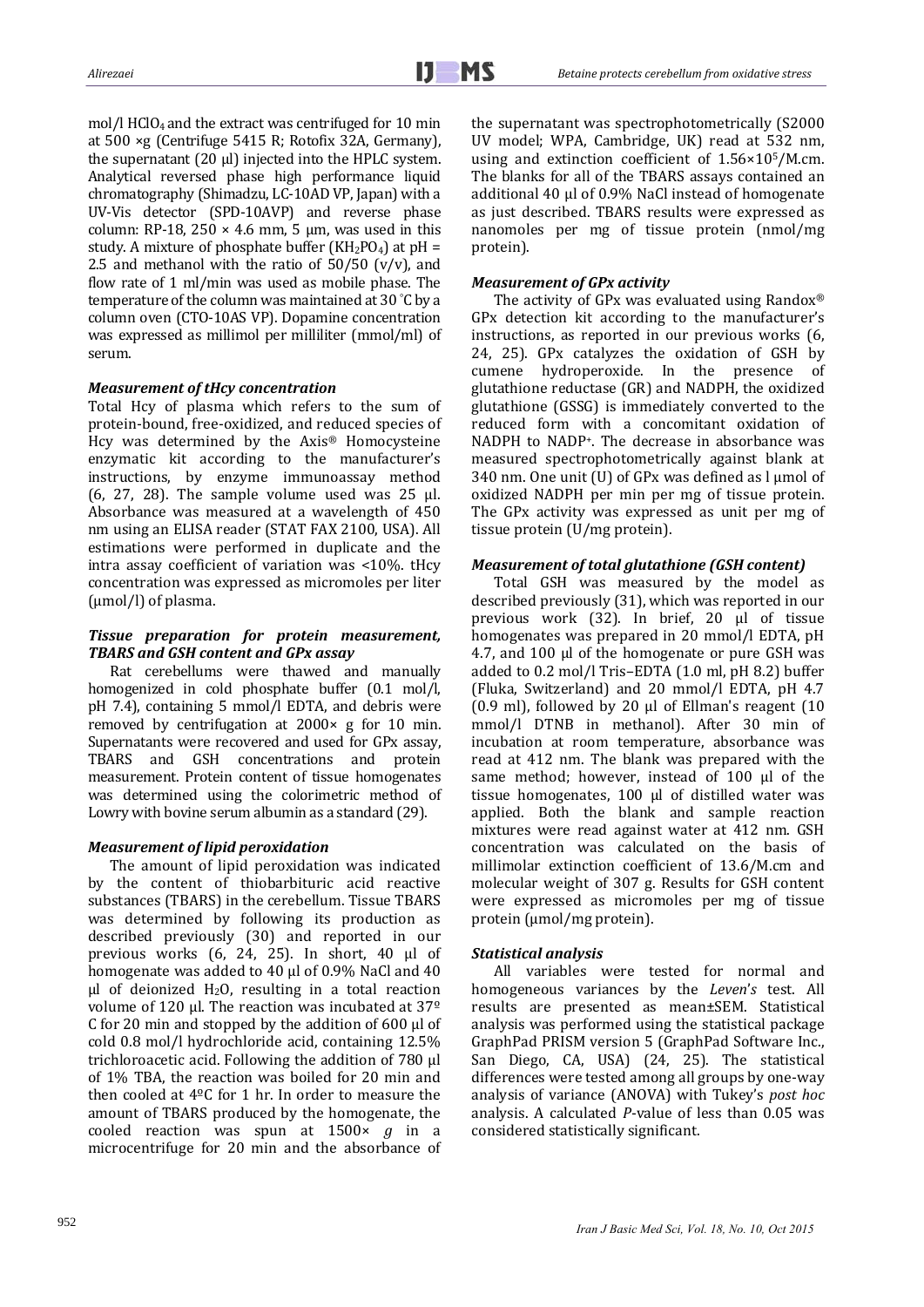#### **Results**

Treatment of rats with levodopa plus dopadecarboxylase inhibitor (LD+benserazide) significantly increased tHcy of the LD/Ben group compared to the other groups, while administration of betaine to the LD/Bet group could suppress tHcy increase (*P*<0.05). Moreover, tHcy in the LD/Bet-Ben group was significantly lower compared to the LD/Ben-treated rats (*P<*0.05; Figure 1).

Lipid peroxidation (TBARS concentration) increased significantly in LD-treated rats when compared to the other groups  $(P<0.05)$ . However, the concentrations of TBARS in the LD/Bet-Ben, control and Bet groups were significantly lower when compared to the LD/Bet-treated rats (*P*<0.05; Figure 2).



Figure 1. The effects of levodopa, betaine and benserazide treatments on plasma total homocysteine (tHcy) concentration in the control and treated rats  $(n=7$  per group). Values represent mean±SEM of tHcy  $(umol/l)$  of plasma). # indicates statistical difference between LD/Ben and the other groups  $(P<0.05)$ <sup>\*</sup>; denotes a significant difference (*P*<0.05) versus levodopa group. LD; levodopa, Bet; betaine, Ben; benserazide



Figure 2. The effects of levodopa, betaine and benserazide treatments on thiobarbituric acid reactive substances (TBARS) concentration in control and treated rats (n=7 per group). Values represent mean±SEM of TBARS (nanomoles per milligram protein of cerebellum tissue). # indicates statistical difference between LD and the other groups  $(P<0.05)$ .\*; denotes a significant difference ( $P<0.05$ ) versus control, betaine, and LD/Bet-Ben groups. LD; levodopa, Bet; betaine, Ben; benserazide

The mean values±SEM of the glutathione peroxidase (GPx) activity and GSH content of the cerebellum tissue from control and experimental groups are presented in Figures 3 and 4. GPx activity was significantly higher in the betaine-treated rats when compared to the  $LD$  and  $LD/Ben$  groups  $(P<0.05)$ . While betaine treatment could increase GPx activity as significantly in the LD/Bet group in comparison with LD-treated rats ( $P$ <0.05), the enhancement of GP<sub>x</sub> activity in the LD/Bet-Ben group in comparison with LD/Ben-treated rats was not significant (*P*>0.05). Regarding GSH molecule as a cofactor for GPx activity, GSH content increased significantly in Bet and LD/Bet groups in comparison with LD-, and LD/Ben-treated rats (*P*<0.05). Although betaine treatment could increase GSH content in the  $LD/ Bet-Ben$  group in comparison with LD/Ben-treated rats, the enhancement was not significant  $(P>0.05$ : Figures 3 and 4).

Regarding LD metabolism, dopamine concentration increased significantly in LD-treated rats in comparison with the LD/Ben group (P<0.05). Moreover, LD/Bet treatment elevated dopamine level significantly when compared to the LD/Ben treatment (*P*<0.05; Figure 5).

## **Discussion**

There is abundant evidence for oxidative stress in substantia nigra of brain in PD (1). Nevertheless, it remains unknown whether an increased oxidative load produced by LD would induce oxidative stress in cerebellum tissue of PD patients. The results demonstrated, for the first time, the antioxidant and 



Figure 3. The effects of levodopa, betaine and benserazide treatments on glutathione peroxidase (GPx) activity in control and treated rats  $(n=7$  per group). Values represent mean $\pm$ SEM of enzyme activity (unit/mg protein of cerebellum tissue). \*; denotes a significant difference  $(P<0.05)$  versus LD and LD/Ben groups. \*\*; denotes a significant difference (*P*<0.05) versus levodopa and LD/Ben groups. NS; not significant. LD; levodopa, Bet; betaine, Ben; benserazide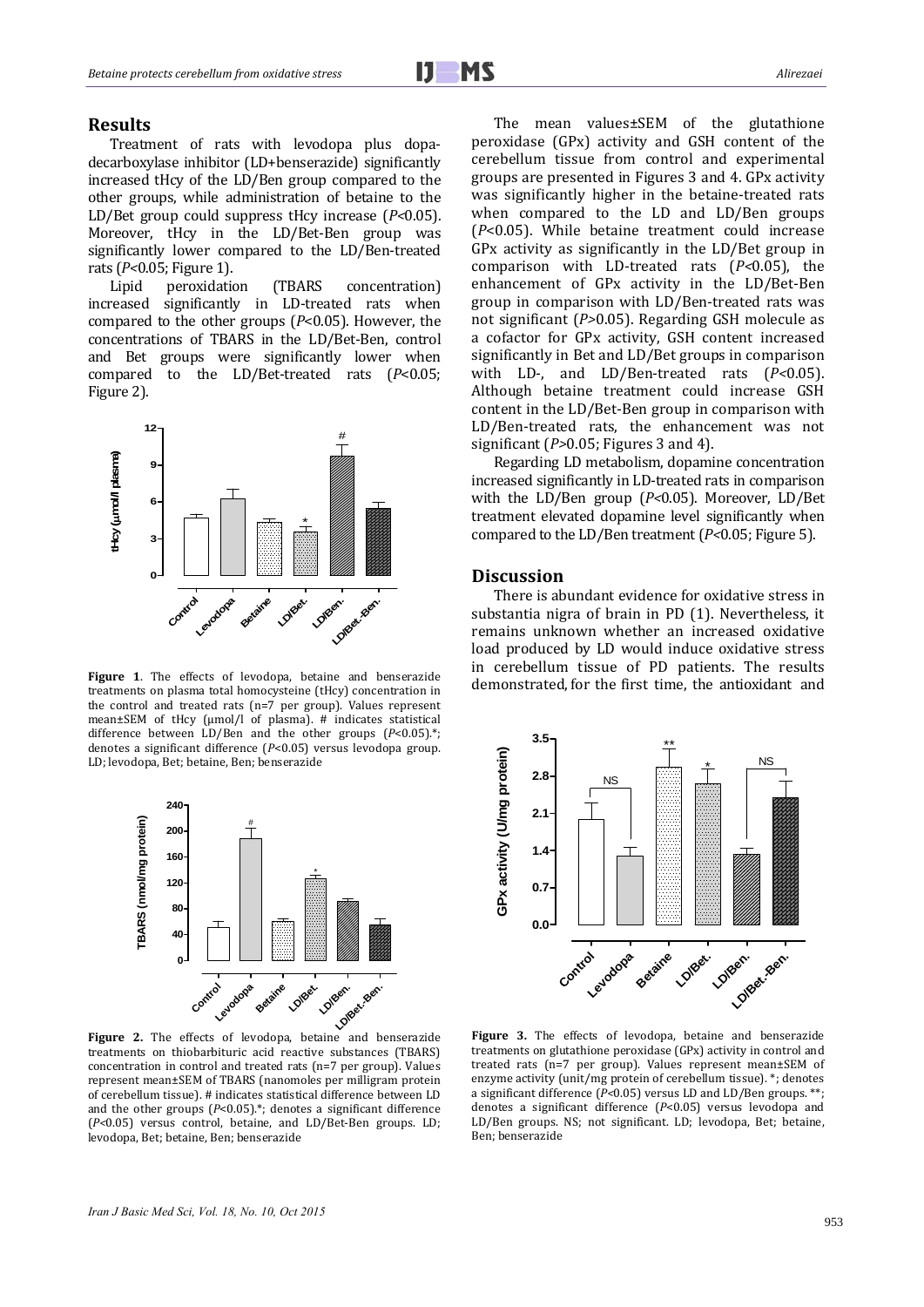

Figure 4. The effects of levodopa, betaine and benserazide treatments on glutathione content (GSH) in control and treated rats (n=7 per group). Values represent mean±SEM of GSH (micromoles per milligram protein of cerebellum tissue).  $\mathbf{F}$ ; denotes a significant difference ( $P$ <0.05) versus levodopa and LD/Ben groups. \*\*; denotes a significant difference  $(\vec{P}$ <0.05) versus levodopa and LD/Ben groups. NS; not significant. LD; levodopa, Bet; betaine, Ben; benserazide

methyl donor effects of betaine against LD/Beninduced oxidative stress in cerebellum of rats. The significant increase of tHcy levels in LD/Ben treated rats and the significant decrease of GPx activity and GSH content in LD and LD/Ben groups in comparison with betaine-treated rats, support the LD/Benmediated hyperhomocysteinemia and LD-induced oxidative stress in cerebellum of rats. In addition, in line with the previous reports benserazide administration (as a DDI) was associated with a reduction of dopamine level in serum. Based on the present data LD/Ben, as a new drug for PD, induces hyperhomocysteinemia and this effect was more evident than in LD treatment. In contrast, betaine is not only a methyl donor, but it is also an antioxidant agent versus oxidative stress mediated by LD and LD/Ben in the rat cerebellum. Therefore, it appears that the methyl donor and antioxidant properties of betaine are promising particularly in management of plasma tHcy and oxidative stress in cerebellum tissue.



**Figure** 5. The effects of levodopa, betaine and benserazide treatments on dopamine levels in control and treated rats  $(n=7)$ per group). Values represent mean±SEM of dopamine (mmol/ml serum). \*; denotes a significant difference (*P*<0.05) versus levodopa and LD/Bet groups. NS; not significant. LD; levodopa, Bet; betaine, Ben; benserazide

LD, the most effective drug known in the treatment of PD, has been observed to induce elevations in plasma tHcy concentrations  $(8)$ . The processes of methyl group transfer are involved in the metabolism of LD  $(4, 33)$ . The main metabolism of LD is its O-methylation to form 3-OMD. The reaction involves the enzyme COMT, with S-adenosyl methionine (SAM) forms S-adenosyl homocysteine (SAH), which is hydrolyzed to Hcy. Hcy is then metabolized via a remethylation cycle, which leads back to methionine, or a transsulfuration pathway, forming cystathionine (supplementary file). It is well known that catabolism of LD interferes, at various steps, with Hcy metabolism. Indeed, there is experimental evidence that LD administration increases tHcy levels in plasma and is able to increase cerebellar SAH (34, 35). In the present study, betaine as a methyl donor agent that continuously generates SAM could decrease tHcy level as significantly in the LD/Bet group when compared to LD-treated rats. This effect is in agreement with our previous reports (6, 24-26).

Putative therapeutic approaches for reduction of tHcy levels include vitamin  $(B_{12}$  and folic acid) supplementation because folic acid and cyanocobalamin catalyze and enhance metabolism of Hcy into methionine (26). A further hypothetical therapeutic alternative would be application of peripheral acting COMT inhibitors as adjunctives to levodopa/dopa decarboxylase inhibitor (LD/DDI) treatment. The COMT inhibitors increase the peripheral bioavailability of LD. The combination of LD with a DDI such as benserazide also reduces decarboxylation of LD in peripheral tissues and increases bioavailability of LD for central nervous system (CNS) (22). In contrast, LD in peripheral tissues increases tHcy in plasma by COMT. However, a previous report indicated an elevation of tHcy levels with concomitant tolcapone (as a COMT  $i$ nhibitor) (21), it is concluded that COMT inhibitors only provide a limited impact on tHcy increasing. In the present study, LD is metabolized to 3-OMD in the presence of benserazide by COMT. COMT is the essential enzyme for this O-methylation of LD, which demands for a methyl group transfer from the donor SAM (20). As one consequence, SAM is transformed into SAH and then to Hcy. In this setting, tHcy level in LD/Ben-treated rats (Figure 1) well indicates the bioavailability of LD and its conversion to Hcy in comparison with other groups. Thus, we assume that a certain balance between LD and betaine is developed during this treatment protocol. Indeed, betaine supplementation exerted a certain preventive effect on the onset of hyperhomocysteinemia in LD/Bet and LD/Bet-Ben groups. 

During the past decade, SAM was used as a coadjuvant in depression and has a potential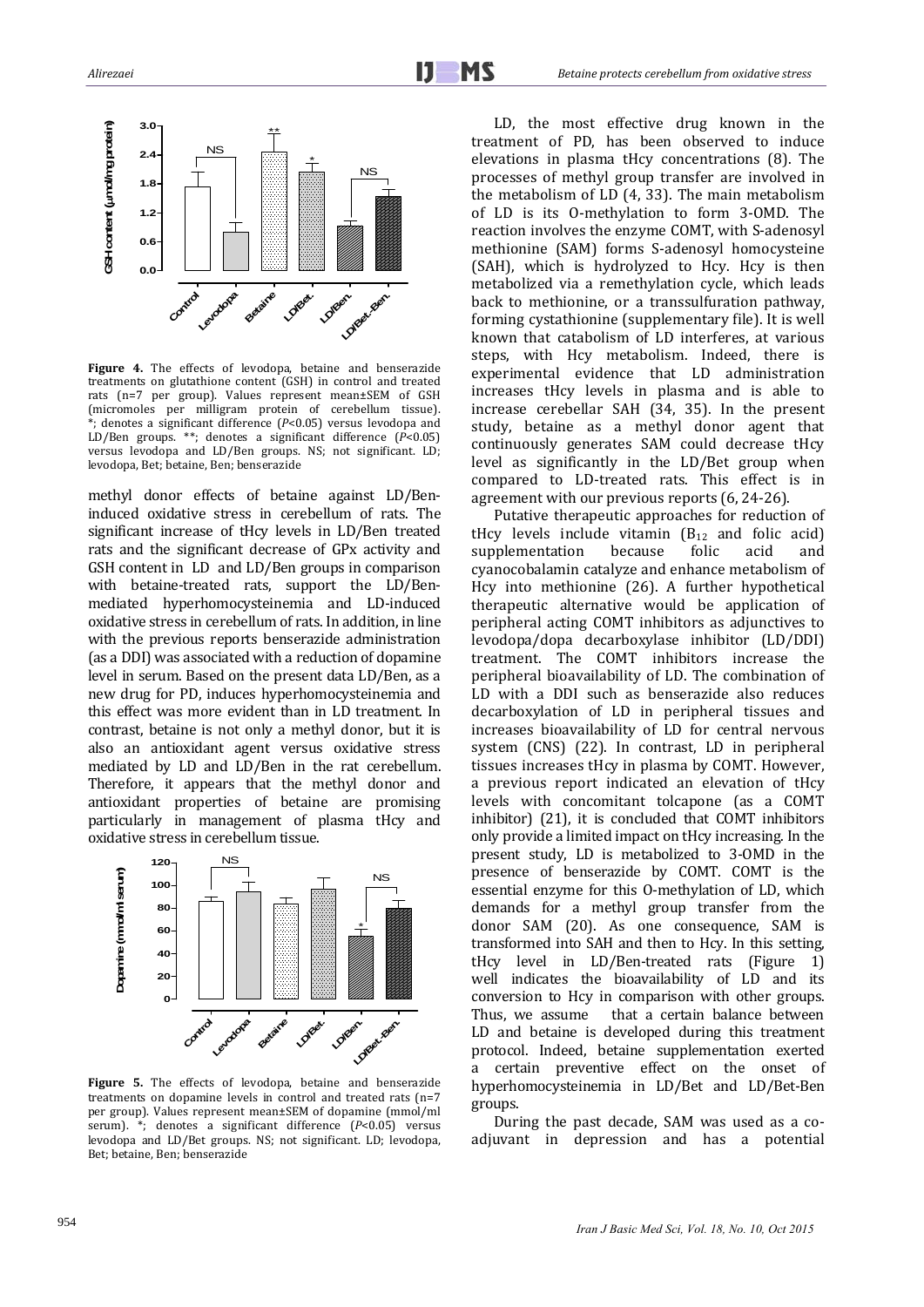neuroprotective effect in animal models (36). SAM application also increases brain GSH levels via intracellular biochemical pathways of transsulfuration and decreases membrane lipid peroxidation caused by free radical damage, acting as a potential antioxidant drug  $(6, 36, 37)$ . In theory, good titration and carefully monitoring SAM supplementation with normalizing of reduced SAM levels in PD patients may cause an effective reduction of Hcy levels, while elevated SAM dosage may also worsen motor symptoms or even accelerate neuronal cell death via the apoptotic pathway (22, 38). Betaine is a methylating agent like SAM and it also stabilizes SAM levels via remethylation. In this sense, betaine indicated similar methyl donor effects against ethanol-induced hyperhomocysteinemia in rats and rabbits  $(6, 26)$ . Betaine treatment may also have some advantages over endogenous SAM application; because SAM application enhances the levels of Hcy, which is undesirable due to the toxicity of this amino acid, whereas betaine treatment decreases Hcy levels by directly inducing the remethylating process, which transforms Hcy into methionine (6, 37, 39). Furthermore, since humans produce little betaine from choline due to lack of choline oxidase (40), betaine is practical for investigations in hyperhomocysteinemia conditions such as neurodegenerative disorders.

The brain is more vulnerable to oxidative stress than other organs due to its low antioxidant protection system and increased exposure of target molecules to ROS (6). The nervous tissue has a high content of polyunsaturated fatty acids, which are easy targets to oxidative damage by free radicals (6, 41). In our study, LD consumption caused significantly increased TBARS concentration (as a lipid peroxidation marker) in the LD-treated rats, and betaine treatment restored this elevated TBARS concentration in the LD/Bet-treated rats to near the  $LD/Ben$  grouplevel. On the other hand, there were significant differences between LD and the other groups in TBARS, indicating occurrence of oxidative stress in LD-treated rats. LD/Ben group also indicated increased TBARS level, but this elevation was not significant when compared to the control group. The results of lipid peroxidation were well consistent with our previous report on ethanolinduced oxidative stress in cerebellum of rats (6). Betaine plays a significant role in maintaining the structural and functional integrity of cell membranes. Betaine through its participation in sequential methylation within the cellular membranes maintains a proper balance between phosphatidylethanolamine and phosphatidylcholine, thus sustaining proper membranes and prevents lipid peroxidation  $(6, 42, 43)$ .

Animal models have shown that a number of antioxidants prevent oxidative brain injury through a

variety of cellular mechanisms which have described oxidative damage on the CNS  $(6, 9, 44, 45)$ . GSH antioxidant system plays a fundamental role in cellular defense against ROS. The cellular tripeptide GSH thwarts peroxidative damage by neutralizing the free radicals  $(42)$ . In the present study,  $GPX$ activity and GSH content were increased as significantly in betaine- and LD/Bet-treated rats when compared to LD and LD/Ben groups. It is well known that GPx and CAT are two key antioxidant enzymes that can decompose hydrogen peroxide to water (6). Although,  $H_2O_2$  is not a particularly reactive product, it can be reduced to the highly reactive metabolites hydroxyl radicals (6, 24, 25). The increase in cerebellar GPx activity in betainetreated rats correlates well with the increase of GSH content as a cofactor for GPx activity in cerebellum. The protective effect of betaine against LD-induced oxidative stress observed in this study may be associated with the restoration of SAM. The increase in SAM concentration contributes through an increase in the supply of substrate needed for the synthesis of GSH (6, 42).

As previously mentioned, LD is metabolized with four major metabolic pathways. The principal path is decarboxylation, whereby LD converts to dopamine via L-dopa decarboxylase (19). In the present study, the co-administration of benserazide with LD results in increased metabolism of LD to 3-O-MD via the enzyme COMT in peripheral tissues, thus, dopamine concentration in LD/Ben-treated rats in comparison with LD and LD/Bet groups is decreased (Figure 5). We measured dopamine concentration in blood to evaluate decarboxylation pathway of LD in peripheral tissues. Because dopamine does not go through BBB, the serum dopamine level after application of LD, betaine and benserazide shall not reflect dopamine concentration in the CNS. In this setting, benserazide treatment prevented LD metabolism to dopamine in the peripheral tissues and is able to enhance dopamine in CNS. However, dopamine measurement in the CNS is needed to clarify the drug's effects in a future experimental study. 

## **Conclusion**

The present study demonstrates that betaine may have a potential as a neuroprotective agent for prevention of LD-induced oxidative damage in cerebellum and benserazide-mediated hyperhomocysteinemia in rats. However, further studies including physiological parameters and histochemical techniques should be performed to validate this hypothesis. 

## **Acknowledgment**

This study was financially supported by research project (no. 90/36) of Razi Herbal Medicines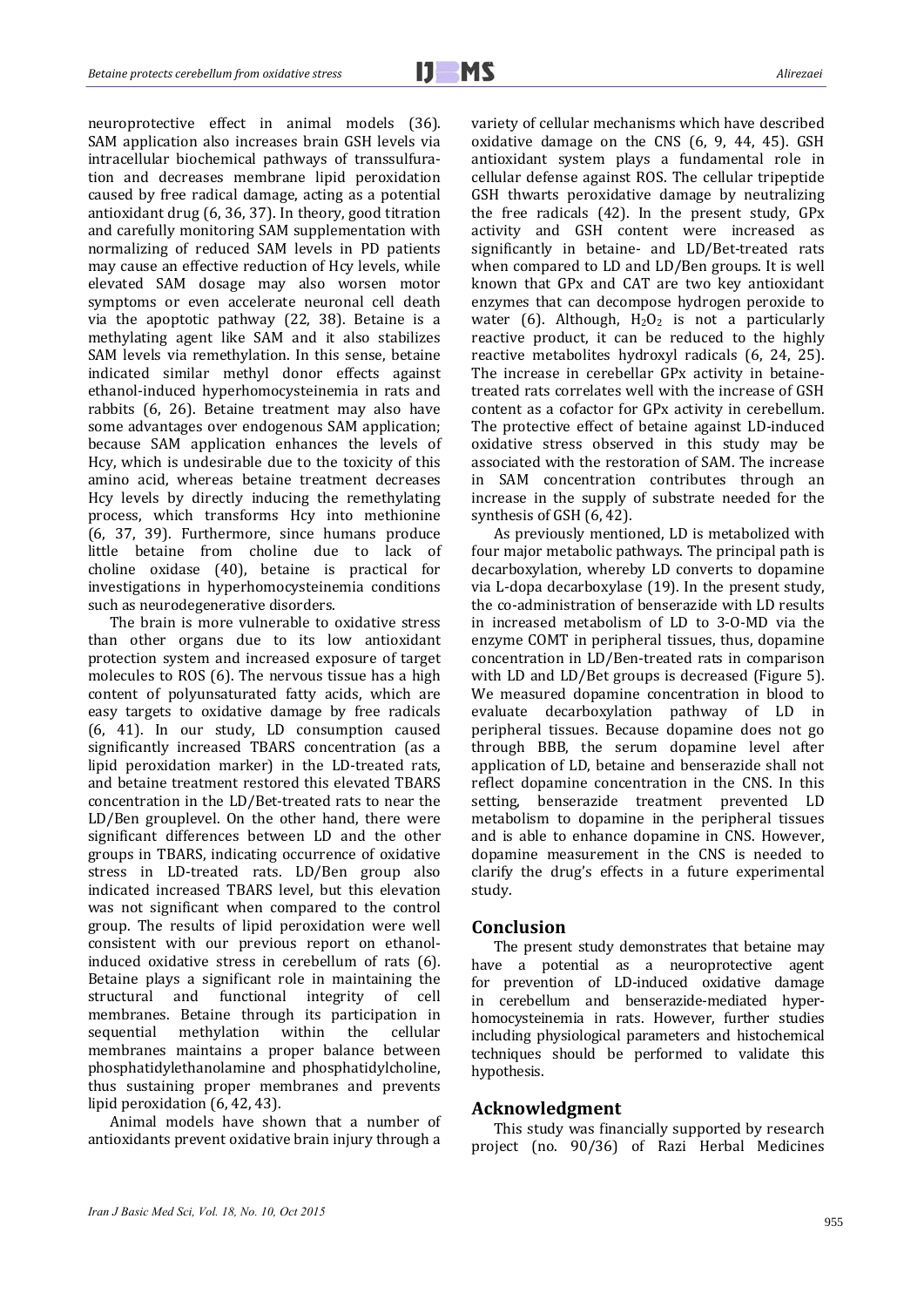Research Center, Lorestan University of Medical Sciences, Khorram Abad, Iran. We are most grateful to the members and manager of Jalinoos Pharmacy (Tehran, Iran) for providing LD.

## **Animal studies**

All rats were treated humanely and in compliance with the recommendations of Animal Care Committee of Lorestan University of Medical Sciences (Khorramabad, Iran).

## **References**

1. Jenner P. Oxidative Stress in Parkinson's Disease. Ann Neurol 2003; 53:S26-S38.

2. Ossig C, Reichmann H. Treatment of Parkinson's disease in the advanced stage. J Neural Transm 2013; 120:523–529. 

3. Basma AN, Morris EJ, Nicklas WJ, Geller HM. L-DOPA cytotoxicity to PC12 cells in culture is via autooxidation. J Neurochem 1995; 64:825-832.

4. Blandini F, Fancellu R, Martignoni E, Mangiagalli A, Pacchetti C, Samuele A, *et al.* Plasma Homocysteine and L-DOPA Metabolism in Patients with Parkinson Disease. Clin Chem 2001; 47:1102-1104.

5. Martignoni E, Blandini F, Godi L, Desideri S, Pacchetti C, Mancini F, et al. Peripheral markers of oxidative stress in Parkinson's disease. The role of L-DOPA. Free Radic Biol Med 1999; 27:428-437.

6. Alirezaei M, Jelodar G, Niknam P, Ghayemi Z, Nazifi S. Betaine prevents ethanol-induced oxidative stress and reduces total homocysteine in the rat cerebellum. J Physiol Biochem 2011; 67: 605-612.

7. Rogers JD, Sanchez-Saffon A, Frol AB, Diaz-Arrastia R. Elevated plasma homocysteine levels in patients treated with levodopa: association with vascular disease. Arch Neurol 2003: 60: 59-64.

8. Nissinen E, Nissinen H, Larjonmaa H, Vaananen A, Helkamaa T, Reenila I, et al. The COMT inhibitor, entacapone, reduces levodopa-induced elevations in plasma homocysteine in healthy adult rats. J Neural Transm 2005; 112: 1213‐1221. 

9. Dal-Pizzol F, Ritter C, Cassol-Jr OJ, Rezin GT, Petronilho F, Zugno AI, *et al.* Oxidative mechanisms of brain dysfunction during sepsis. Neurochir Res 2010; 35:1–12. 

10. Lee ES, Chen H, Soliman KF, Charlton CG. Effects of homocysteine on the dopaminergic system and behavior in rodents. Neurotoxicology 2005; 26:361-371. 11. Lutz UC. Alterations in homocysteine metabolism among alcohol dependent patients–clinical, pathobiochemical and genetic aspects. Curr Drug Abuse Rev 2008; 1:47-55.

12. Chern CL, Huang RF, Chen YH, Cheng JT, Liu TZ. Folate deficiency-induced oxidative stress and apoptosis are mediated via homocysteine-dependent overproduction of hydrogen peroxide and enhanced activation of NF-kappa B in human Hep G2 cells. Biomed Pharmacother 2001; 55: 434-42.

13. Ho PI, Ortiz D, Rogers E, Shea TB. Multiple aspects of homocysteine neurotoxicity: glutamate excitotoxicity, kinase hyperactivation and DNA damage. J Neurosci Res 2002; 70: 694‐702. 

14. Bleich S, Degner D, Sperling W, Bönsch D, Thürauf N, Kornhuber J. Homocysteine as a neurotoxin in chronic alcoholism. Prog Neuropsychopharmacol Biol Psychiatry 2004; 28:453-464.

15. Huang RF, Huang SM, Lin BS, Wei JS, Liu TZ. Homocysteine thiolactone induces apoptotic DNA damage mediated by increased intracellular hydrogen peroxide and caspase 3 activation in HL-60 cells. Life Sci 2001; 68:2799-2811.

16. Austin RC, Sood SK, Dorward AM, Singh G, Shaughnessy SG, Pamidi S, et al. Homocysteine dependent alterations in mitochondrial gene expression, function and structure. Homocysteine and H2O2 act synergistically to enhance mitochondrial damage. J Biol Chem 1998; 273:30808–30817. 

17. Seshadri S, Beiser A, Selhub J. Plasma homocysteine as a risk factor for dementia and Alzheimer's disease. N Engl J Med 2002; 346:476-483.

18. Morris MS. Homocysteine and alzheimer's disease. Lancet Neurol 2003; 2:425-428.

19. Muzzi C, Bertocci E, Terzuoli L, Porcelli B, Ciari I, Pagani R, et al. Simultaneous determination of serum concentrations of levodopa, dopamine, 3-O-methyldopa and  $\alpha$ -methyldopa by HPLC. Biomed Pharmacother 2008: 62: 253-258.

20. Muller T, Jugel C, Ehret R, Ebersbach G, Bengel G, Muhlack S, et al. Elevation of total homocysteine levels in patients with Parkinson's disease treated with duodenal levodopa/carbidopa gel. J Neural Transm 2011; 118:1329‐1333. 

21. Muller T, Erdmann C, Muhlack S, Bremen D, Przuntek H, Goetze O, *et al.* Pharmacokinetic behaviour of levodopa and 3-O-methyldopa after repeat administration of levodopa/carbidopa with and without entacapone in patients with Parkinson's disease. J Neural Transm 2006; 113:1441-1448.

22. Muller T, Renger K, Kuhn W. Levodopa-associated increase of homocysteine levels and sural axonal neurodegeneration. Arch Neurol 2004; 61:657-660.

23. Schapira AH. The clinical relevance of levodopa toxicity in the treatment of Parkinson's disease. Mov Disord 2008; 23: S515-S520.

24. Alirezaei M, Jelodar G, Ghayemi Z. Antioxidant defense of betaine against oxidative stress induced by ethanol in the rat testes. Int J Pept Res Ther 2012; 18:239‐247. 

25. Alirezaei M, Niknam P, Jelodar G. Betaine elevates ovarian antioxidant enzyme activities and demonstrates methyl donor effect in non-pregnant rats. Int J Pept Res Ther 2012; 18:281-290.

26. Alirezaei M, Saeb M, Javidnia K, Nazifi S, Saeb S. Hyperhomocysteinemia reduction in ethanol-fed rabbits by oral betaine. Comp Clin Pathol 2012; 21:421-427.

27. Golbahar J, Aminzadeh MA, Hamidi SA, Omrani GR. Association of red blood cell 5methyltetrahydrfoate folate with bone mineral density in postmenopausal Iranian women. Osteoporos Int 2005; 16:1894-1898.

28. Karthikeyan G, Thachil A, Sharma S, Kalaivani M, Ramakrishnan L. Elevated high sensitivity CRP levels in patients with mitral stenosis and left atrial thrombus. Int J Cardiol 2007; 122:252-254.